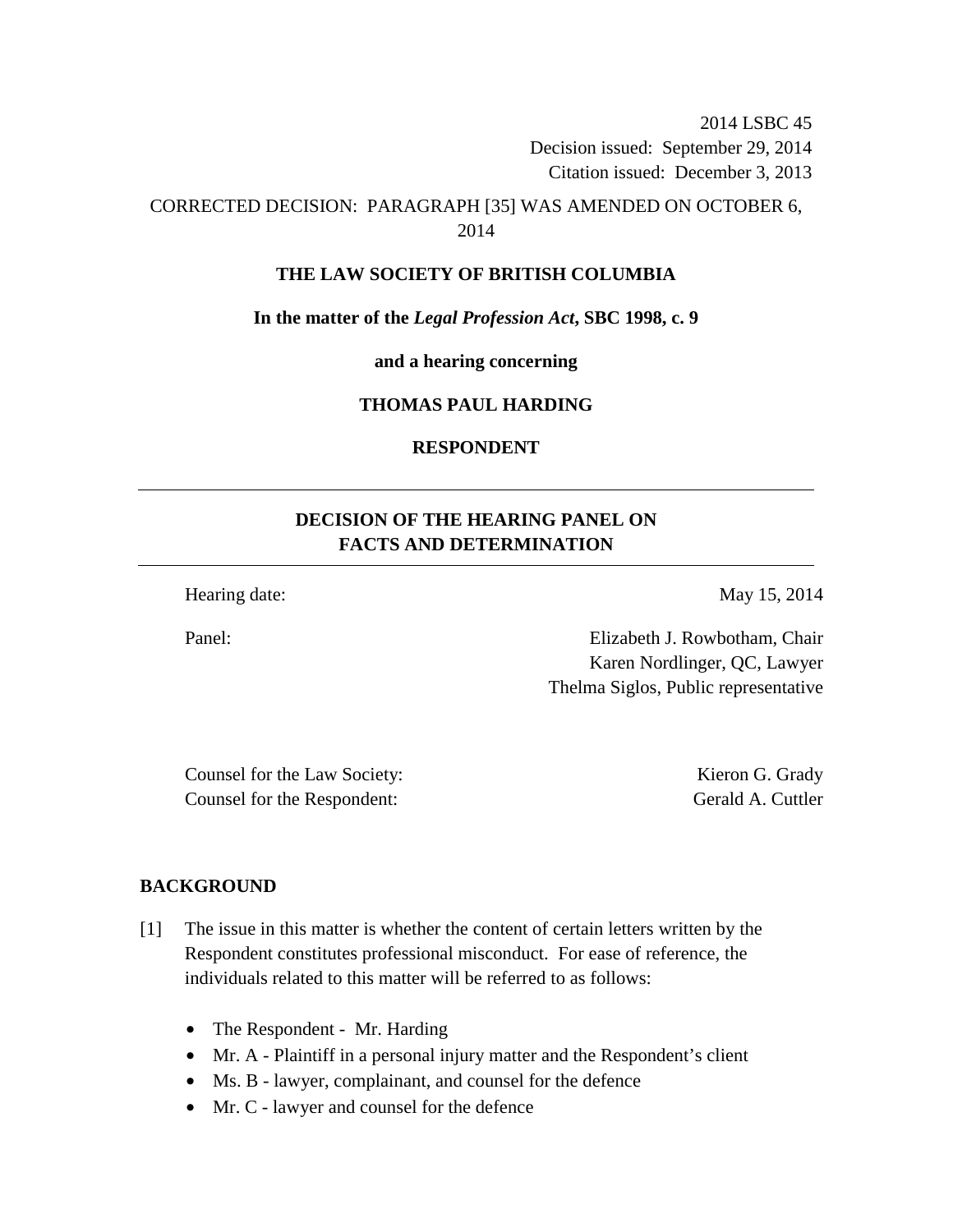- Ms. D paralegal of defence counsel
- Dr. 1 orthopaedic surgeon
- Dr. 2 psychiatrist

## **THE CITATION**

- [2] The citation, issued December 3, 2013 and amended on January 17, 2014 and April 25, 2014 alleges that:
	- 1. In the course or representing your client, Mr. A, in a personal injury matter, you sent two letters dated July 3, 2013 to Ms. B, counsel for the opposing party, which contained remarks about a paralegal, Ms. D, Dr. 1, Dr. 2 and others, that were discourteous, uncivil, offensive or otherwise inconsistent with the proper tone of a professional communication contrary to either or both of Rules 7.2-1 and 7.2-4 of the *Code of Professional Conduct for British Columbia*.
- [3] It is further alleged that this conduct constitutes professional misconduct pursuant to section 38(4) of the *Legal Profession Act*. Rules 7.2-1 and 7.2-4 and the related commentary are appended as Appendix 1.

#### **FACTS**

- [4] Counsel for the Law Society and counsel for the Respondent jointly submitted into evidence a volume of documents that contains an agreed statement of facts. The documents submitted include the correspondence from the Respondent that gave rise to the citation. The Respondent testified at the hearing on his own behalf. The Law Society did not call any witnesses.
- [5] The Respondent was called and admitted to the Law Society of British Columbia in 1990 and practises primarily in the areas of family law and plaintiff personal injury law. The Respondent has an honours degree in English. In his spare time, the Respondent is an avid reader.
- [6] The Respondent maintains a collection of reports done by independent medical examiners. He testified that he has approximately  $5,000 - 6,000$  such reports in his collection. The Respondent also tracks the amount paid to independent medical examiners by ICBC and judicial comments on evidence given by experts.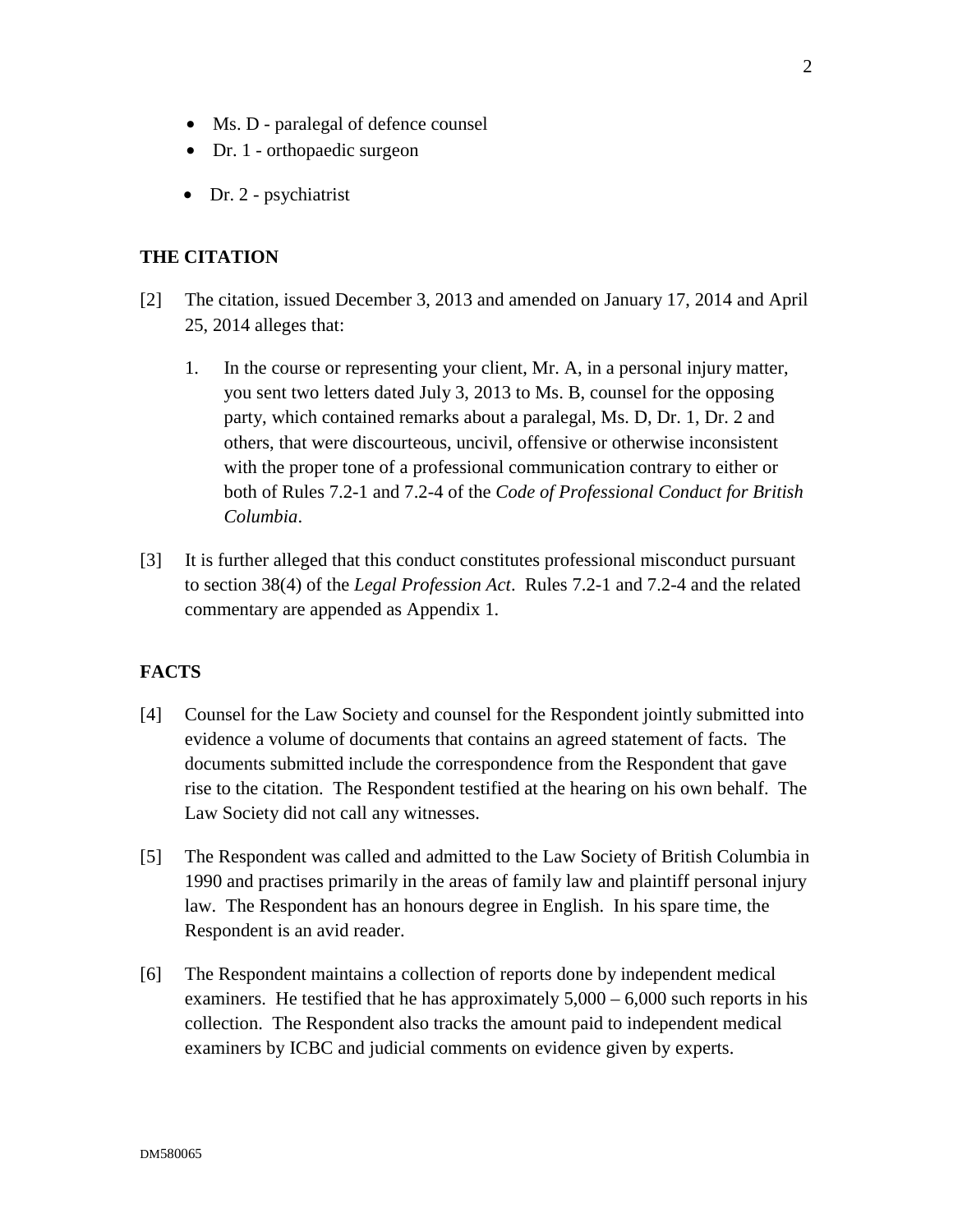- [7] The remarks giving rise to this hearing were made by the Respondent when the Respondent was acting for Mr. A, a plaintiff in a personal injury action arising out of a motor vehicle accident. Ms. B, the complainant, and Mr. C were counsel for the defendant in the action. Ms. D is a paralegal working for Ms. B and Mr. C.
- [8] Between April 11, 2012 and June 27, 2013 correspondence was exchanged between the Respondent's office and the office of counsel for the defendants. The correspondence in evidence dealt with two issues in the action between the plaintiff and the defendants – document production and two proposed independent medical examinations ("IME") of the Respondent's client.

#### **Document production correspondence**

[9] The correspondence from the Respondent's office relating to document production was prepared by a paralegal in the Respondent's office, on his instructions, signed on his behalf as "*Respondent's Name*", and addressed to the attention of defence counsel, Ms. B or Mr. C. The correspondence from counsel for the defendant's office was authored and signed by paralegals in that office and addressed to the attention of the Respondent. No issue was taken with the contents of this correspondence by the Law Society or the Respondent.

#### **Independent medical examination**

- [10] On June 25, 2013 Ms. D, paralegal to defence counsel, sent a letter to the attention of the Respondent advising that defence counsel had scheduled an IME of the Respondent's client in August, 2013 with Dr. 1, an orthopaedic surgeon. The letter further advised that Dr. 1's cancellation policy was five working days or \$800 and that if the plaintiff was late or missed the appointment the plaintiff would be responsible for payment of the \$800 cancellation fee.
- [11] On June 27, 2013 the Respondent wrote to the attention of Mr. C, counsel for the defendants. This letter was written and signed by the Respondent. In this letter, the Respondent advised Mr. C that Dr. 1 had already examined the plaintiff and that the defence was not entitled to a second medical examination by the same medical specialist except in very limited circumstances. The Respondent also asked Mr. C to inform the Respondent of the facts that would entitle the defence to a re-examination of his client.
- [12] On July 2, 2013 Ms. D, paralegal, sent a letter to the attention of the Respondent advising that defence counsel has scheduled an additional IME of the Respondent's client, again in August, 2013 with Dr. 2, a psychiatrist. The letter also advised that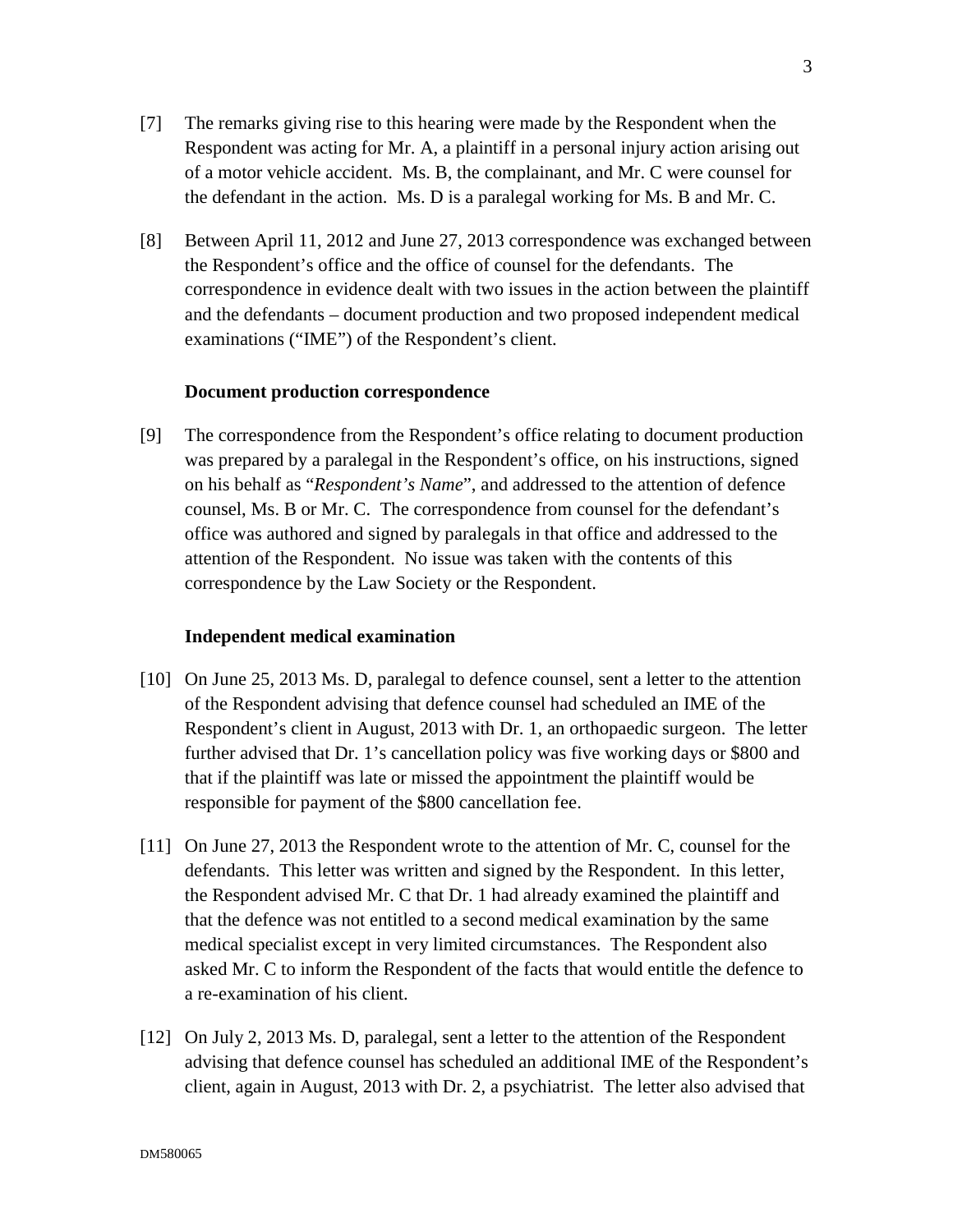Dr. 2's cancellation policy was 10 working days or \$950 and that, if the plaintiff was late or missed the appointment, the plaintiff would be responsible for payment of the \$950 cancellation fee.

- [13] Also on July 2, 2013, Ms. D, paralegal, sent a letter to the attention of the Respondent in response to the Respondent's June 27, 2013 letter to Mr. C. In that letter, Ms. D set out the position of the defence on the IME by Dr. 1 and references case law said to be in support of that position.
- [14] On July 3, 2013 the Respondent wrote two letters: Letter 1 and Letter 2 respectively. Both letters were addressed to the attention of Ms. B, counsel for the defence. Letter 1 responded to the proposed IME by the orthopaedic surgeon, Dr. 1. Letter 2 responded to the proposed IME by the psychiatrist, Dr. 2. Both letters contain 15 pre-conditions that the Respondent required be addressed before he would consider any defence medical examination of his client. The 15 preconditions are the same in both letters. No issue was raised regarding the content or tone of these pre-conditions.
- [15] Letter 1 also contained the following:

I have a letter dated 2 July 2013, apparently from a paralegal named [Ms. D]. [Ms. D] purports to have scheduled an "IME" for our client by [Dr. 1.] She says that she has "scheduled" this for 14 August 2013.

... [the 15 pre-conditions referred to above] ...

I care not a whit about your hireling's cancellation policy. I do not know why ICBC lawyers keep telling me about the details of their contractual obligations with their hirelings.

If you propose to bring an application seeking a defence medical of [Mr. A], I will hold you to all terms set out in the Rules, including time-limits. I will also hold you strictly to your evidentiary burden.

One last issue:

While it is delightful that you have an uneducated person striving to be what she is not, it is not my job to educate her. A child may dress in her mother's uniform, but it does not make her a general. Having your paralegal quote law at me reminds me of Dr. Johnson's comment about a woman preaching. Please do not have your paralegals, secretaries, or legal assistants write to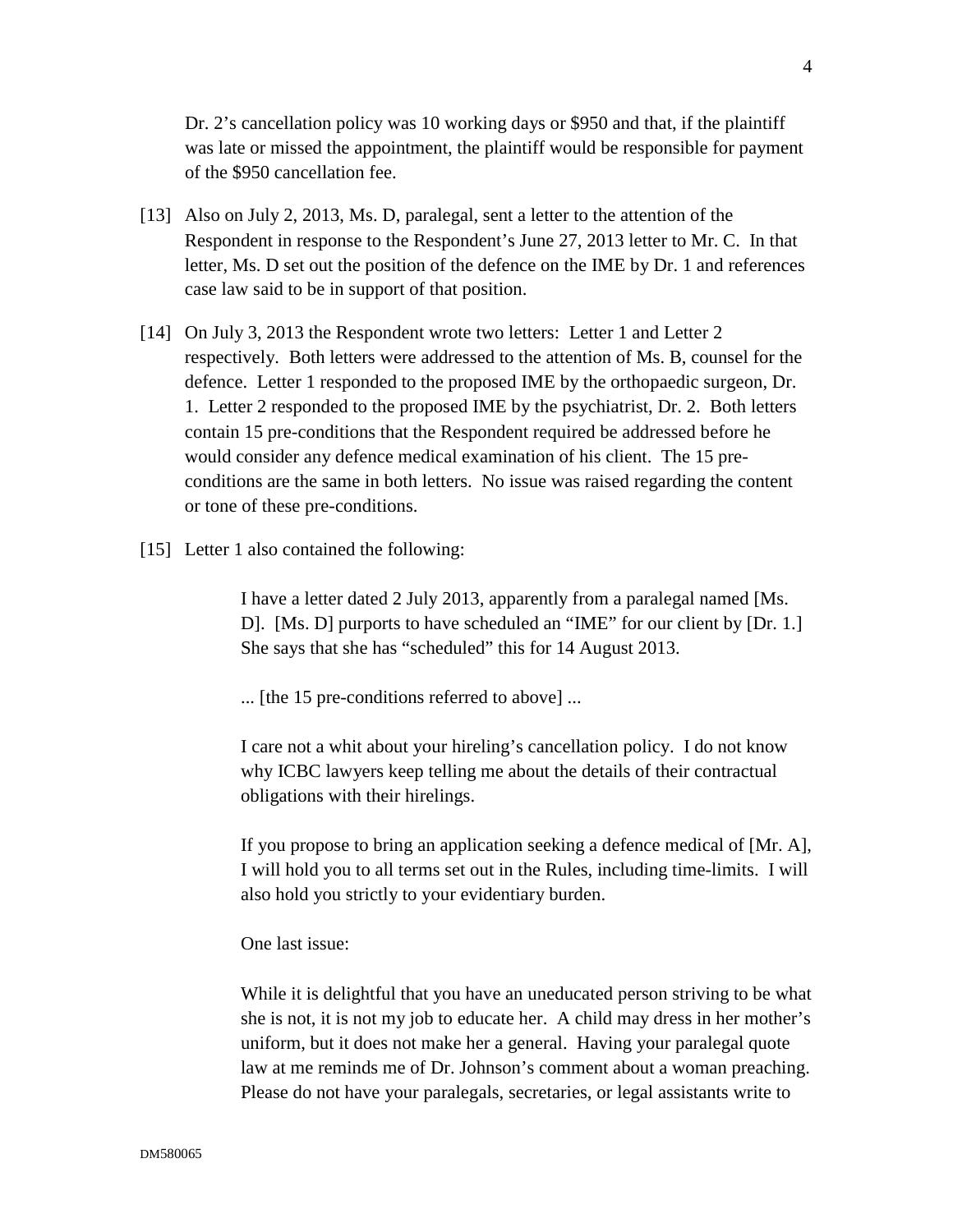me on any matter at all. If you think something merits my attention, it should merit yours. Please do not have them write to my office on any matter of legal interpretation, debate, etc. Routine requests for documents and similar matters within a lay person's grasp, they can send to my staff.

[16] The same statement was made in Letter 2. Letter 2 also contained two additional comments. In the introductory paragraph the Respondent made the following comment regarding Dr. 2:

> … late of the USSR, with its unique history of using psychiatry as a weapon of terror against its people.

and later in Letter 2:

I will not send any client to Dr. 2 without a court order. It surprises me that ICBC uses him at all. Have you read *Moskaleva* (at trial and appeal)? Pick someone else.

- [17] In July, 2013, Ms. B filed a complaint in respect of Letters 1 and 2.
- [18] The Respondent testified that, in the fall of 2013, he began counselling for anger management, which he attends, more or less, on a weekly basis.
- [19] On April 17, 2014 the Respondent wrote to each of Ms. B and Ms. D apologizing for the manner in which he referred to Ms. D and for any distress his words may have caused Ms. B or Ms. D.
- [20] In that letter, and also at the hearing, the Respondent stated that it was, and is, his view that lawyers should not be placed in a position where they are expected to debate legal issues with non-lawyer staff on the opposing side of a case. The Respondent has strong views on this issue.
- [21] With respect to the last paragraph of Letters 1 and 2, the Respondent testified that it was not fair on his part to put Ms. D "into the fray" on the issue of whether nonlawyers should be writing letters debating legal issues to opposing counsel. He said his comments were an "eruption of irritation", "wasn't fair", "wasn't helpful", and "wasn't nice". He said it caused her some personal hurt, and for that he was sorry.
- [22] He testified that he was "vexed" when he wrote Letter 1 and Letter 2 to Ms. B and that he intended the final paragraphs to be a witty admonishment to Ms. B that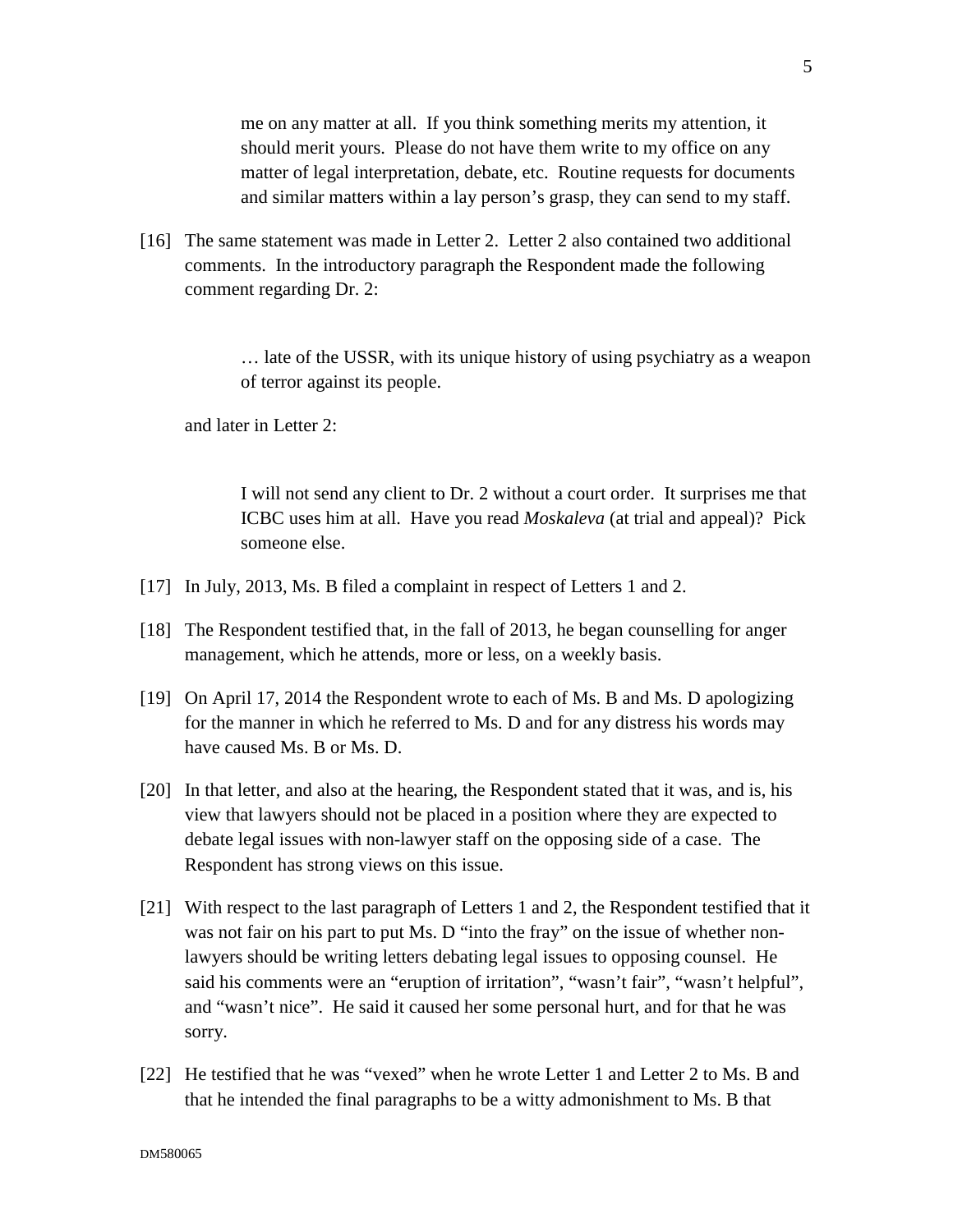paralegals should not be debating legal issues with counsel and that those types of discussions should be between counsel.

[23] The Respondent also has strong views on the impartiality and independence of Dr. 1 and Dr. 2. He testified that his use of the term "hireling" was intended to be derogatory and that he has disdain for Dr. 1 and Dr. 2. In his opinion, Dr. 1 and Dr. 2 would follow ICBC instructions and do everything to defeat a claim. It was also his opinion that there was almost no chance that Dr. 1 or Dr. 2 would conduct the medical examination of his client in a compassionate and sensitive manner. The Respondent's opinion on the impartiality and independence of Dr. 1 and Dr. 2 is based, in part, on the billing information of Dr. 1 and Dr. 2 (which the Respondent obtained from ICBC through freedom of information requests). In the Agreed Statement of Facts, the amount received by each doctor for the period 2009 - 2012 is set out and forms a significant part of their professional revenue.

#### **DECISION**

- [24] The onus rests on the Law Society to demonstrate, on a balance of probabilities, that the conduct complained of constitutes professional misconduct.
- [25] "Professional misconduct" is not defined in the *Legal Profession Act*, the Law Society Rules or the *Code of Professional Conduct*. In *Law Society of BC v Martin*, 2005 LSBC 16 the panel concluded, at paragraph 171, that the test for professional misconduct is:

Whether the facts as made out disclose a marked departure from the conduct the Law Society expects of its members; if so, it is professional misconduct.

- [26] This test has been adopted in subsequent disciplinary cases and we adopt it here as well.
- [27] There is no question that the Respondent wrote the letters complained of. The issue before this Panel is whether the statements in Letters 1 and 2 are a marked departure from the conduct expected of a member so that they rise to the level of professional misconduct. For the reasons set out below, the Panel finds that they do not.
- [28] In determining whether the remarks complained of constitute professional misconduct we must give due consideration to the Respondent's right to freedom of expression under the *Charter of Rights and Freedoms* as well as the objectives of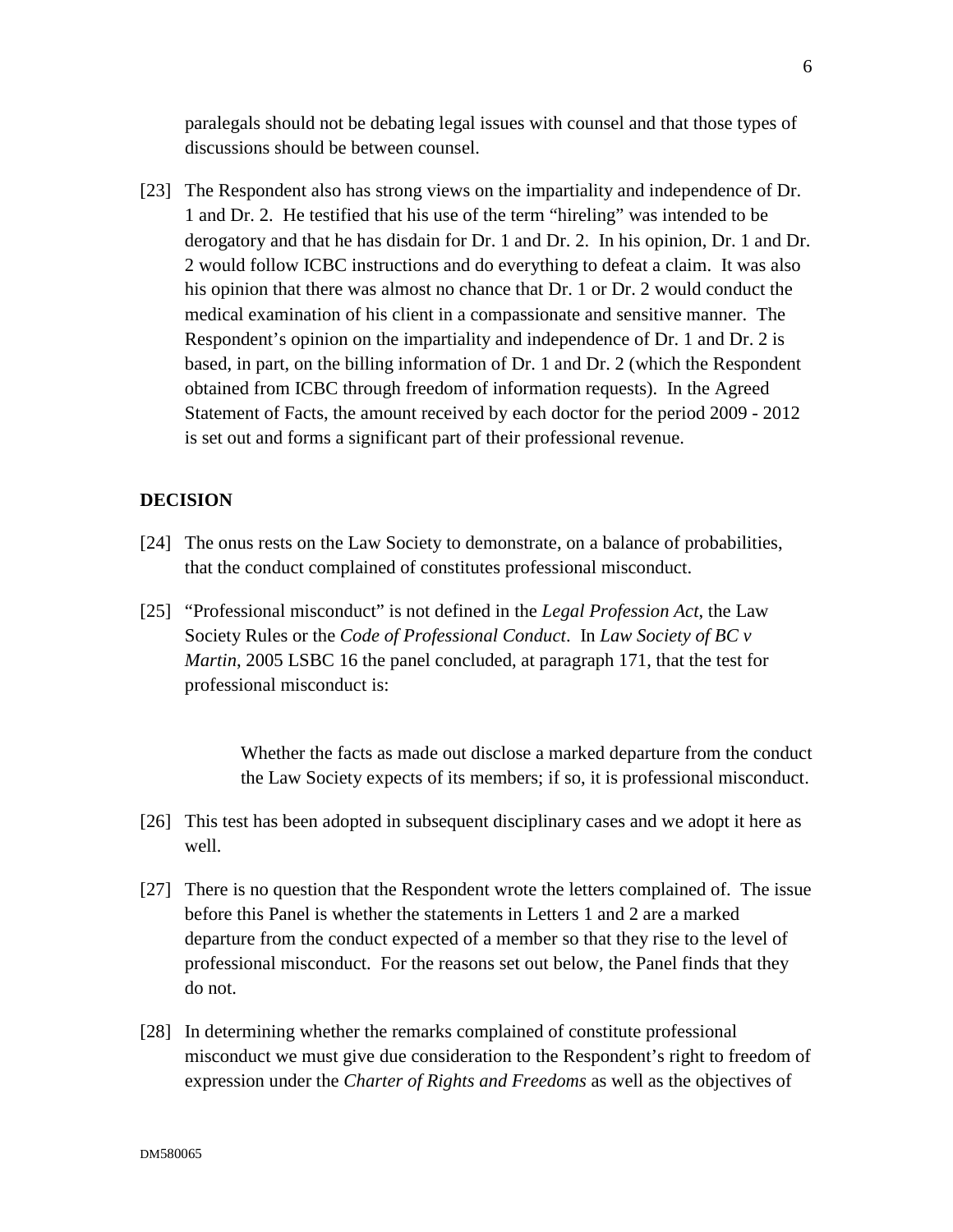the *Legal Profession Act,* SBC 1998, c. 9 and the *Code of Professional Conduct for British Columbia*. (*Doré v. Barreau du Québec*, 2012 SCC 12, paragraph 55).

- [29] The Supreme Court of Canada stated in *Doré*:
	- 61. No party in this dispute challenges the importance of professional discipline to prevent incivility in the legal profession, namely "potent displays of disrespect for the participants in the justice system, beyond mere rudeness of discourtesy" (Michael Code, "Counsel's Duty of Civility: An Essential Component of Fair Trials and an Effective Justice System" (2007), 11 *Can. Crim. LR* 97, at p. 101; see also Gavin MacKenzie, *Lawyers and Ethics: Professional Responsibility and Discipline* (5th ed. 2009), at p. 8- 1). …
	- ...
	- 63. But in dealing with the appropriate boundaries of civility, the severity of the conduct must be interpreted in light of the expressive rights guaranteed by the *Charter*, and, in particular, the public benefit in ensuring the right of lawyers to express themselves about the justice system in general and judges in particular (MacKenzie, at p. 26-1 ...).
	- 65. Proper respect for these expressive rights may involve disciplinary bodies tolerating a degree of discordant criticism. …
	- ...

...

68. Lawyers potentially face criticisms and pressures on a daily basis. They are expected by the public, on whose behalf they serve, to endure them with civility and dignity. This is not always easy where the lawyer feels he or she has been unfairly provoked, as in this case. But it is precisely when a lawyer's equilibrium is unduly tested that he or she is particularly called upon to behave with transcendent civility. On the other hand, lawyers should not be expected to behave like verbal eunuchs. They not only have a right to speak their minds freely, they arguably have a duty to do so. But they are constrained by their profession to do so with dignified restraint.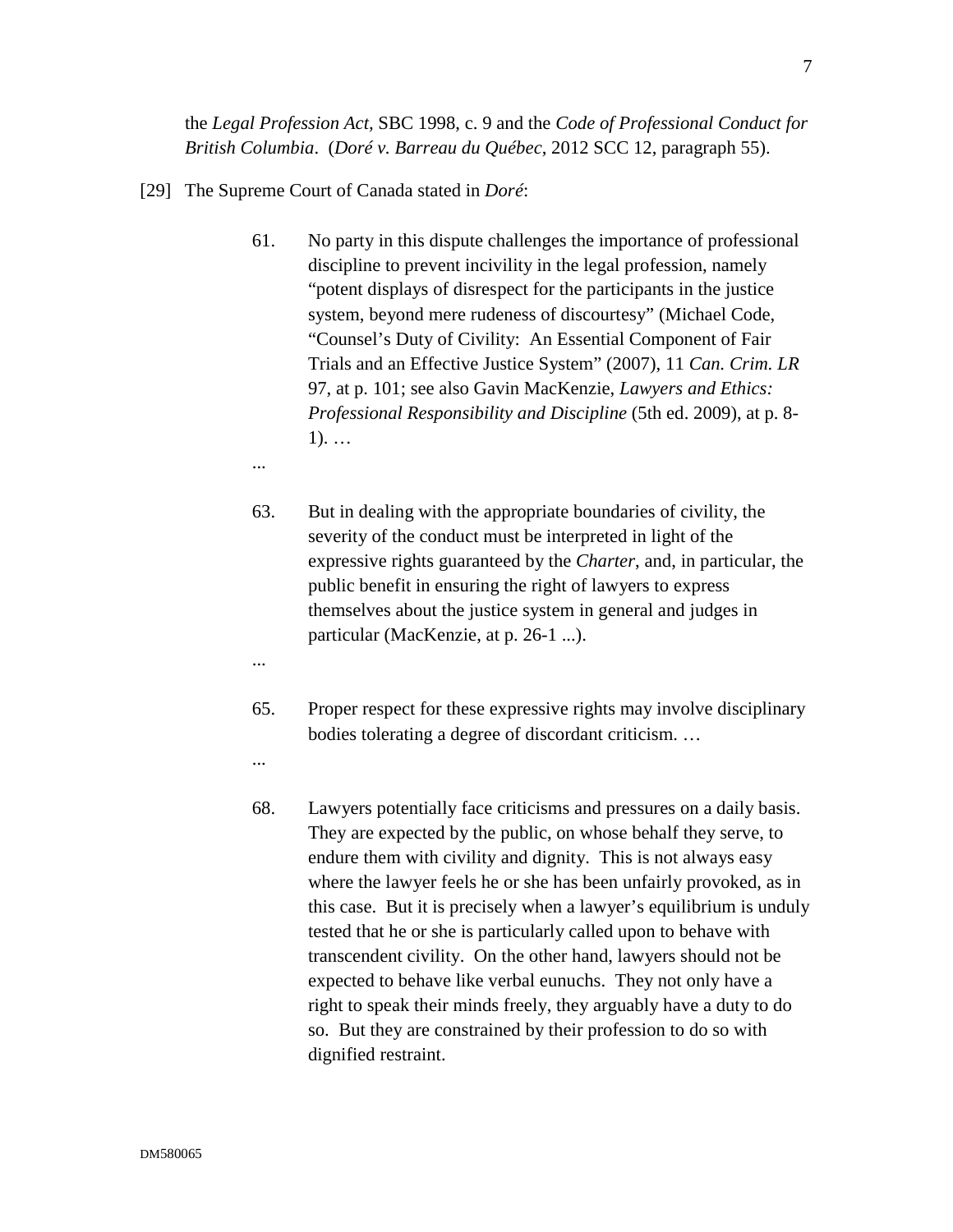- [30] As mentioned above, the Respondent has strong views on the propriety of paralegals debating issues of law with opposing counsel. The Panel makes no comment on whether or not the Respondent's views are accurate. That issue is not before us. What is before us is whether the Respondent's expression of his views constitutes professional misconduct.
- [31] The Respondent admits it would have been sufficient for him to simply say to Ms. B "please don't have your paralegal correspond with me on matters of legal debate or interpretation." Alternatively, he could have asked Ms. B to engage with him directly on matters of legal debate or interpretation. In other words, his views could easily have been more elegantly and concisely presented. While the Panel accepts the Respondent's testimony that he was trying to be witty, we find, as presumably did Ms. B and Ms. D, that the Respondent's attempt at a "witty admonishment" fell short of the mark. His comments were open to misinterpretation, and they were so misinterpreted. In the circumstances, however, we do not find that the manner in which he expressed his views, or the words he used, was a marked departure from the conduct expected from members.
- [32] If we had found the conduct unprofessional, which we do not, the fact that the Respondent was "vexed" and irritated would not justify misconduct. To paraphrase the Supreme Court in *Doré*, it is especially when a lawyer's temper is tested that a lawyer is called upon to respond with dignified restraint.
- [33] With respect to the Respondent's comments regarding Dr. 1 and Dr. 2, the Agreed Statement of Facts contains definitions of the word "hireling". Hireling is defined in the on-line version of the *Oxford English Dictionary*<sup>1</sup> as:
	- 1. a. One who serves for hire or wages; a hired servant, a mercenary (soldier). (Now usually somewhat contemptuous …)
	- ...
	- 2. One who makes reward or material remuneration the motive of his actions; a mercenary. (Opprobrious.)
- [34] Given the Respondent's views that Dr. 1 and Dr. 2 are neither independent nor impartial and that, in his view, the percentage of their medical billings paid by the defence is evidence of this lack of independence we do not find that his use of the term "hireling" was necessarily inapt or offensive. Again, we find that he could have expressed his views in Letters 1 and 2 more elegantly, less abrasively, and

<u>.</u>

<sup>&</sup>lt;sup>1</sup> www.oed.com/view/Entrv/87214?redirectedfrom=hireling.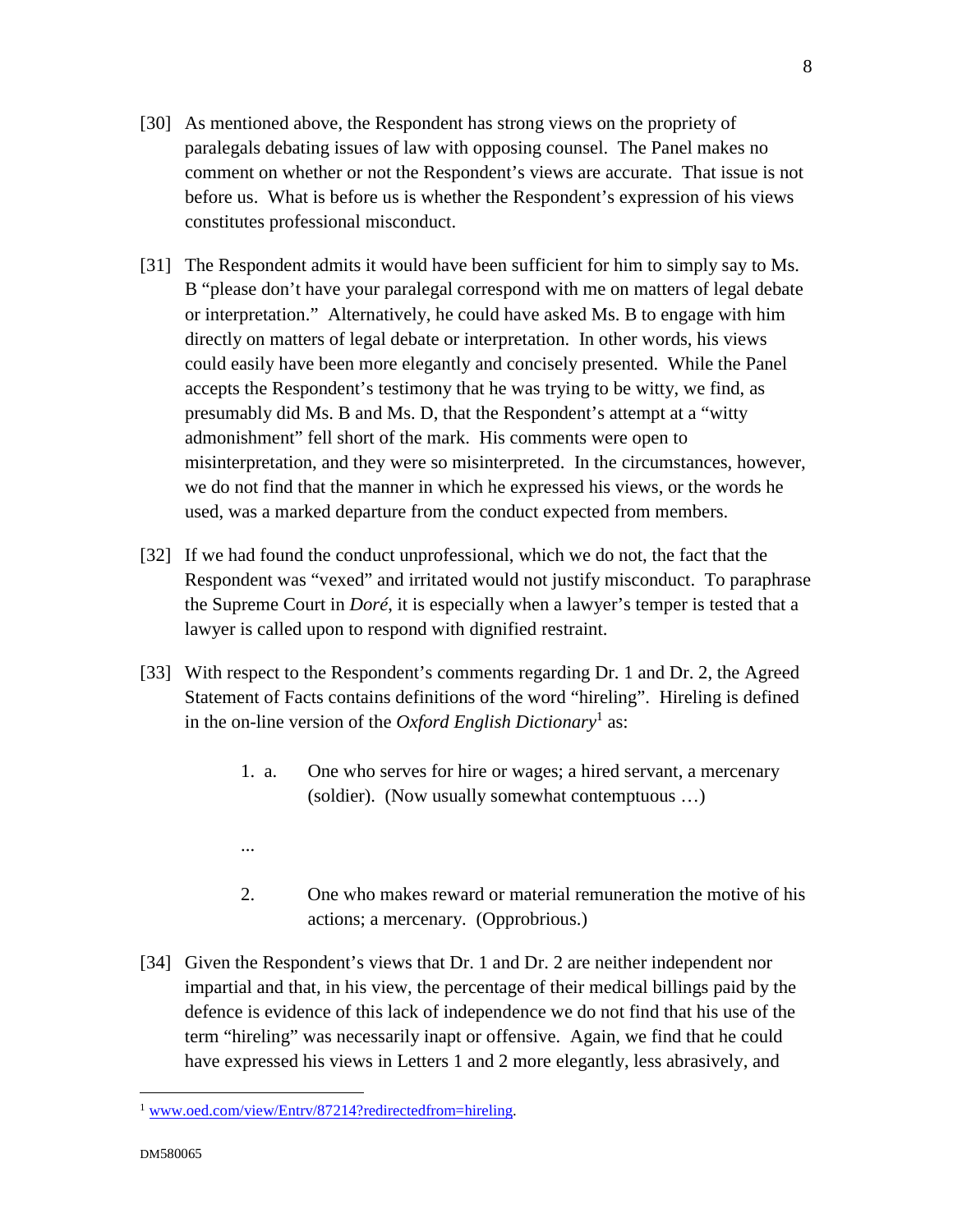more persuasively. However, we do not find that the words he used or the manner in which he expressed his views on those two practitioners constitutes professional misconduct.

- [35] We also do not find that the tone of Letters 1 and 2 were improper. As set out earlier in this decision, we find that the Respondent was trying to be witty when he set out his views on the propriety of paralegals debating issues of law with opposing counsel and that his use of the word "hireling" with respect to Dr. 1 and Dr. 2 was not inapt or offensive.
- [36] The citation is dismissed, and the parties are at liberty to make submissions respecting costs within 30 days of the issuance of this decision.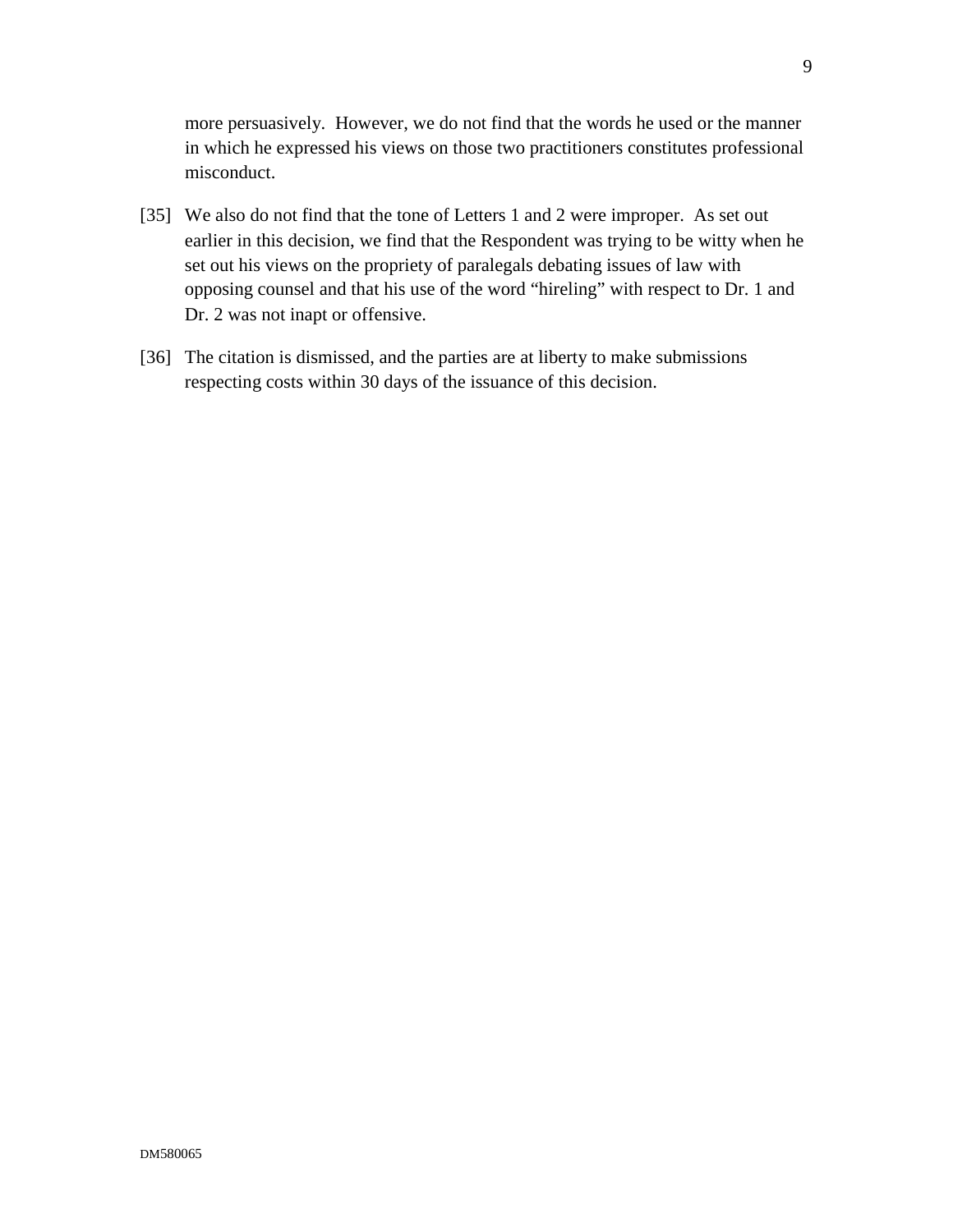## **Appendix 1**

#### *Courtesy and good faith*

**7.2-1** A lawyer must be courteous and civil and act in good faith with all persons with whom the lawyer has dealings in the course of his or her practice.

#### **Commentary**

- [1] **The public interest demands that matters entrusted to a lawyer be dealt with** effectively and expeditiously, and fair and courteous dealing on the part of each lawyer engaged in a matter will contribute materially to this end. The lawyer who behaves otherwise does a disservice to the client, and neglect of the rule will impair the ability of lawyers to perform their functions properly.
- [2] Any ill feeling that may exist or be engendered between clients, particularly during litigation, should never be allowed to influence lawyers in their conduct and demeanour toward each other or the parties. The presence of personal animosity between lawyers involved in a matter may cause their judgment to be clouded by emotional factors and hinder the proper resolution of the matter. Personal remarks or personally abusive tactics interfere with the orderly administration of justice and have no place in our legal system.
- [3] A lawyer should avoid ill-considered or uninformed criticism of the competence, conduct, advice or charges of other lawyers, but should be prepared, when requested, to advise and represent a client in a complaint involving another lawyer.
- [4] A lawyer should agree to reasonable requests concerning trial dates, adjournments, the waiver of procedural formalities and similar matters that do not prejudice the rights of the client.
- [5] A lawyer who knows that another lawyer has been consulted in a matter must not proceed by default in the matter without inquiry and reasonable notice.